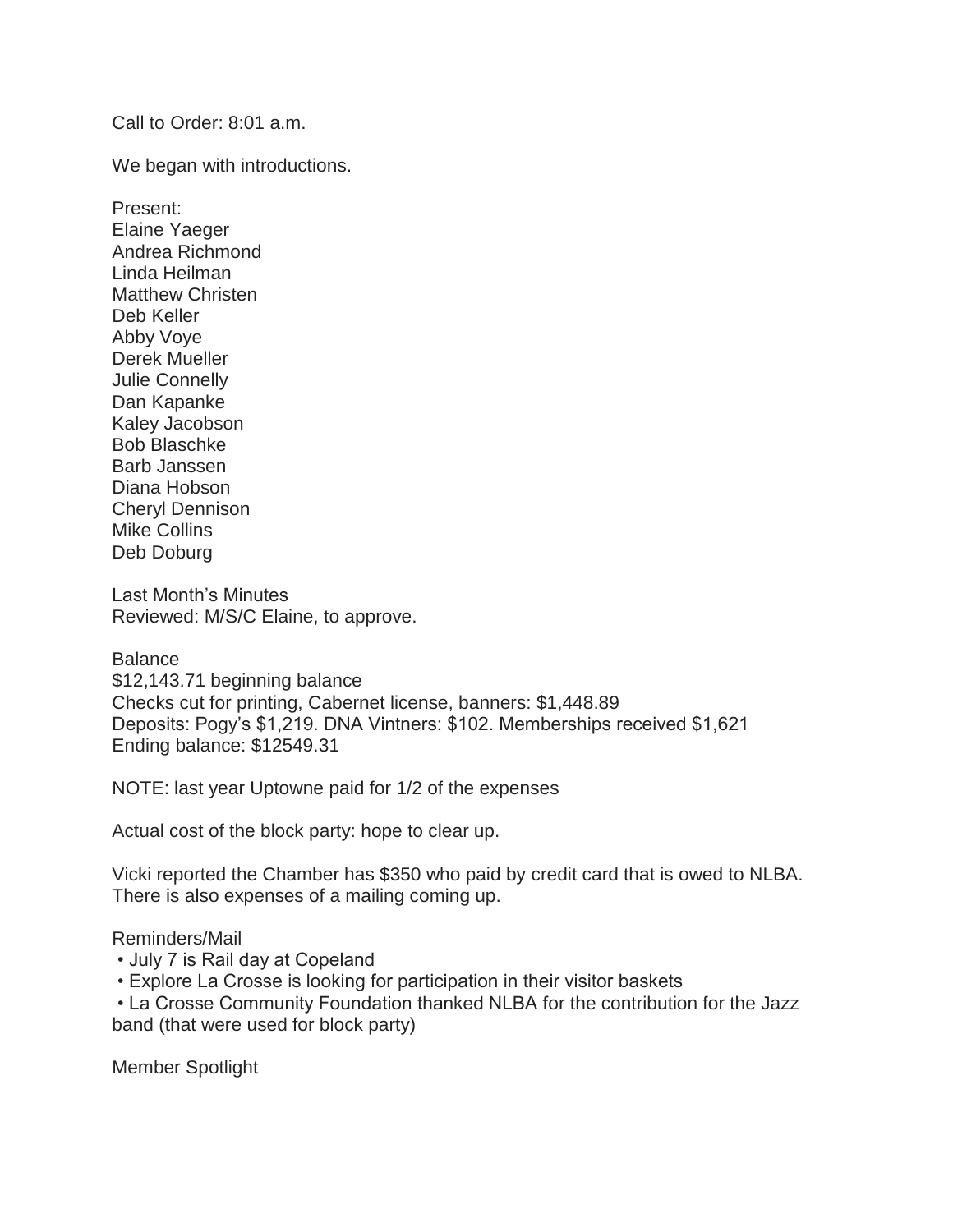Wrench & Roll presented. He does education, guided bike tours, they also help people who are under-resourced but need transportation via referrals (they attend 3 hours of training, 1.5 hours on the road, and then they receive a bike, light, lock, helmet and rack). They have helped 25 people. The bikes are used and fixed up. He also works to reduce bike theft. They register bikes. They have been recognized nationally for their bike initiatives. La Crosse is a silver-level bike-friendly community.

• Side discussion: bike share program: has been discussed in the community but the challenges are logistics. Can either lease a program or own. Cost is about \$1,700.

• Bike share and electric bikes are the #1 way healthier communities are getting people active

## Work Groups

• Membership: nothing to report

○ Meeting Tuesday at 9:00 a.m.

• Marketing: postponed due to block party

○ Oktoberfest: looking at how NLBA can partner with them and the 2020 north side event. In 2019, there is not a fest component only rides.

○ Meeting on Monday, June 8 at 11:00 a.m.

• Wayfinding signage: two proposals came back in for sign look/plan with one at \$5,000 and another at \$30,000. This will be discussed right after this meeting

## Sister Organizations

• Council Members:

○ Andrea: eagle statue - nothing signed. Basement flooding: funds are available to help by contact La Crosse planning. Logan Neighborhood Association redid the lighting on Avon St. From Clinton to Sill st. George St. From Clinton to Gillette to be paved

○ Barb: city is trying to get a full time flood plain manager to work with FEMA and the DNR. Education is lacking on FEMA wanting people to fill their basements. Pumping water out too fast is problematic.. They would coordinate a long-term plan. Flood plain certificates.

§ Renew: record number of participants this year. Positive work being done in the neighborhoods. Getting people willing to accept help. The stories of those individuals is amazing.

• Chamber: the Chamber is launching a newcomers reception for those relocating as one of the goals of making people feel welcome and getting to love greater La Crosse. This is needed to meet our 15,000 job shortfall by 2025.

• Trinity: neighborhood night out. They are the host site, but also the facilitators. Financial need is to pay for the tents. Clothes closet now has expanded and other churches are getting involved.

 $\circ$  QUESTIONS raised: can NLBA and this effort be combined to maximize efforts as the mission is the same? Are there things to learn from each other's?

○ They are open to do more.

○ M/S/C to donate \$250 to Trinity

## **Other**

• Discussed having a float in the Oktoberfest parade